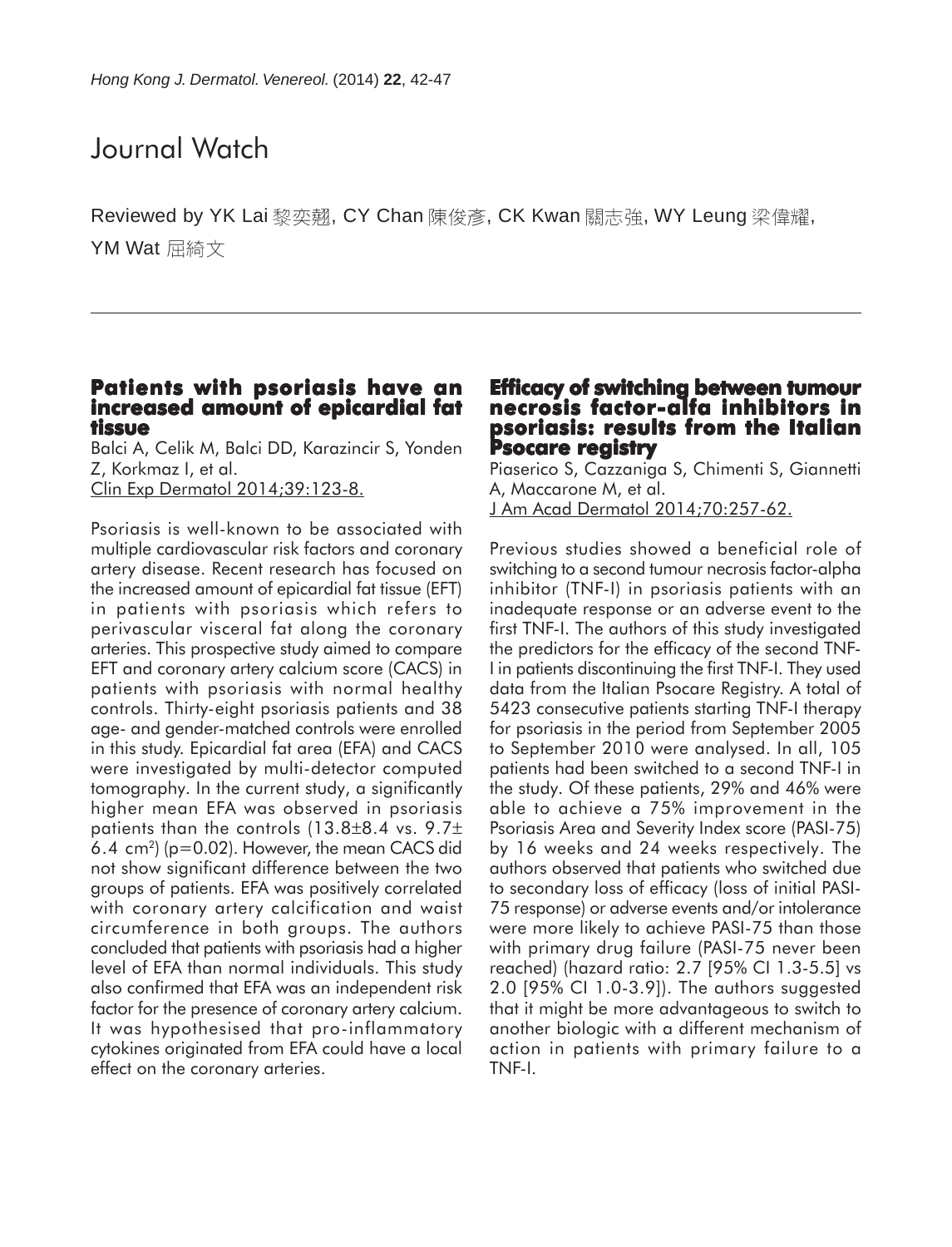# **Fields of effects of 2 commercial Fields of effects 2 preparations of botulinum toxin type A at equal labeled unit doses: a double-blind randomized trial -blind randomized**

Hexsel D, Hexsel C, Siega C, Schilling-Souza J, Rotta FT, Rodrigues TC. JAMA Dermatol 2013;149:1386-91.

Commercially available preparations of botulinum toxin type A, abobotulinumtoxin A and onabotulinumtoxin A, have been used widely for wrinkle correction. Many studies showed controversial results about the fields of effect or diffusion between these two products. The objective of the present study was to assess the fields of effect or diffusion characteristics of abobotulinumtoxin A and onabotulinumtoxin A at the same dose (1:1 labelled unit equivalence) regarding muscle and sweat gland activities.

This prospective, single-centre, randomised, double-blind, non-commercially sponsored study evaluated the fields of effect of the two aforementioned botulinum toxins in 19 subjects. Each subject received two units of abobotulinumtoxin A on one side of the forehead and two units of onabotulinumtoxin A on the other side. The horizontal and vertical diameter and area of the fields of anhidrotic effect, the amplitude of evoked compound muscle action potentials, and the 4-point validated Wrinkle Severity Scale were assessed after 28 days.

It was found that onabotulinumtoxin A had significantly greater diffusion than abobotulinumtoxin A when isovolumetric injections of the same labelled unit doses of the products were injected. However, no significant differences between the products in the Wrinkle Severity Scale scores and evoked compound muscle action potentials were noted, suggesting that both products had similar results for cosmetic use and muscular effect after 28 days.

# **Prognostic value of skin manifestations of infective endocarditis**

Servy A, Valeyrie-Allanore L, Alla F, Lechiche C, Nazeyrollas P, Chidiac C, et al. JAMA Dermatol 2014 Feb 5. doi:10.1001/ jamadermatol.2013.8727 [E pub ahead of print].

Dermatological manifestations of infective endocarditis include Osler's nodes, Janeway lesions, purpura, splinter and conjunctival haemorrhages. Despite the importance of dermatological manifestations in the diagnosis of infective endocarditis, few investigations have analysed the manifestations of cutaneous infective endocarditis and the prevalence of which remains unclear. This is an observational, prospective, population-based epidemiological study investigating the prevalence of the four main dermatological manifestations of infective endocarditis (Osler's nodes, Janeway lesions, purpura, and conjunctival haemorrhages) and their possible associated factors.

It was found that out of 487 cases, 58 (11.9%) had skin manifestations, including 39 (8.0%) with purpura, 13 (2.7%) with Osler's nodes, 8 (1.6%) with Janeway lesions and 3 (0.6%) with conjunctival haemorrhages. Patients with skin manifestations had a higher rate of infective endocarditis related extra-cardiac complications than patients without skin manifestations, in particular cerebral emboli. Moreover, patients with purpura had larger cardiac vegetations, and Janeway lesions were more associated with extracerebral emboli. In conclusion, classic skin manifestations of infective endocarditis are associated with a higher risk of complications that should alert physicians to look for secondary complications, in particular, cerebral imaging. The authors also suggested that in addition to their diagnostic contribution, dermatological manifestations may have a prognostic role in infective endocarditis and influence therapeutic decisions.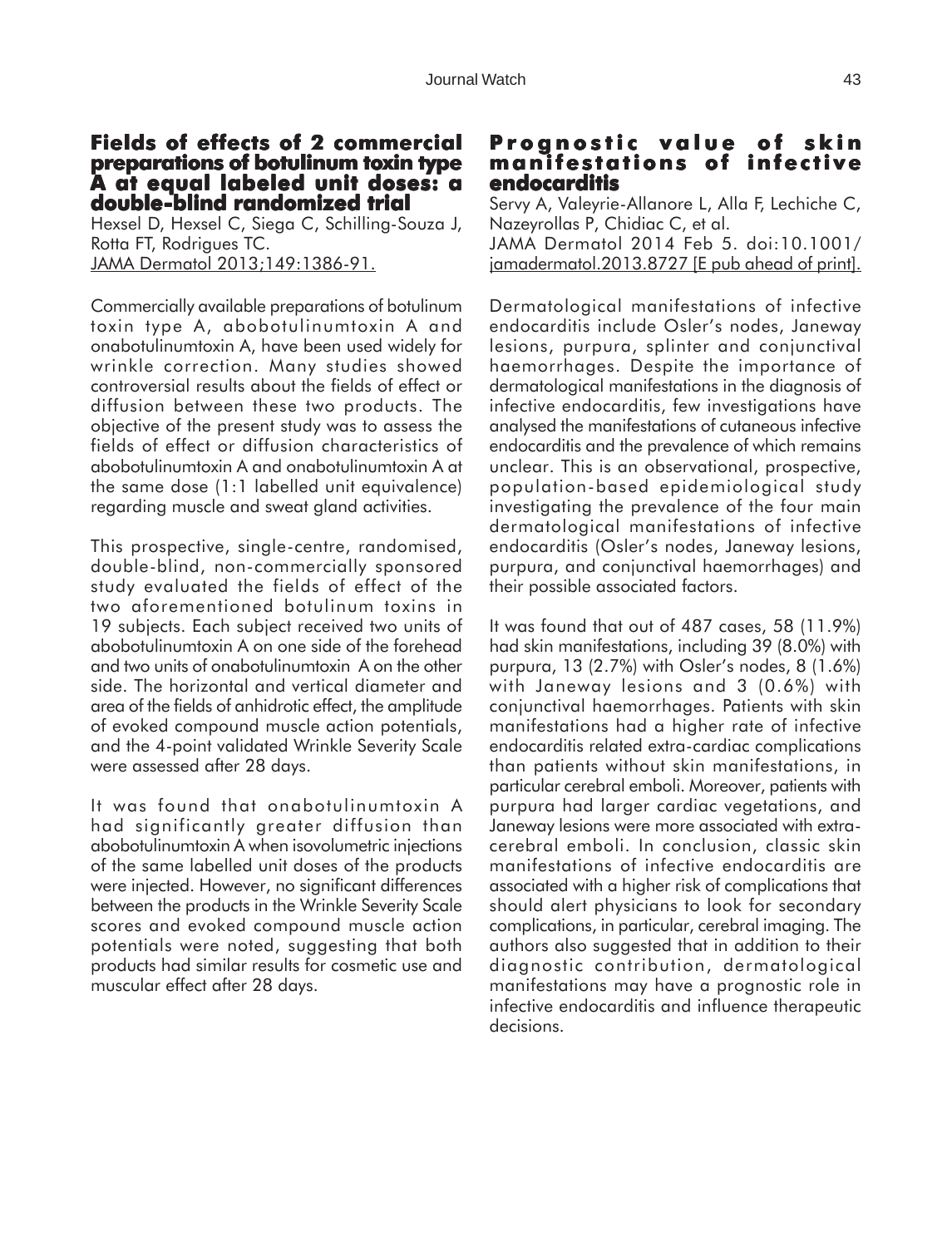#### **Durable remission of pemphigus with a fixed-dose rituximab protocol dose**

Heelan K, Al-Mohammedi F, Smith MJ, Knowles S, Walsh S, Shear NH. JAMA Dermatol 2014 Feb 5. doi:10.1001/ jamadermatol.2013.6739. [E pub ahead of print].

Rituximab is a chimeric murine/human monoclonal antibody which targets the Blymphocyte surface protein CD20, resulting in Blymphocyte apoptosis. It has been reported to be an effective treatment for autoimmune bullous dermatoses. However, the optimal dosage regimen and duration of response are unknown. The objective of this study is to assess the clinical response of patients with pemphigus vulgaris or pemphigus foliaceus to rituximab using a modified fixed-dose rheumatoid arthritis protocol.

This is a retrospective single-centre cohort study investigating 84 patients with pemphigus vulgaris and eight patients with pemphigus foliaceus who received rituximab 1 g intravenously on days 1 and 15, with a subsequent dose of 1 g or 500 mg intravenously administered 6 months or more after induction if clinically warranted. The response to treatment, time to relapse and adverse reactions were examined.

It was found that the complete remission rates with or without adjuvant treatment at final followup were 89%. The median time to relapse after the first treatment cycle was 15 months. No serious infectious adverse events occurred. The authors concluded that this modified, fixed-dose rheumatoid arthritis protocol of rituximab was well-tolerated and efficacious in patients with pemphigus. Patients who did not achieve remission after one cycle or patients who experienced relapse would benefit from further cycles. Rituximab appeared to be a safe therapeutic option with minimal serious adverse effects.

#### **Malignant and benign forms of atrophic papulosis (Kohlmeier-Degos disease): systemic involvement involvement determines the prognosis**

Theodoridis A, Konstantinidou A, Makrantonaki E and Zouboulis CC. Br J Dermatol 2014:170:110-5.

This prospective single-centre cohort study was conducted between 2000 and 2012 in Germany to assess the demographics, epidemiological data and prognosis of patients with atrophic papulosis. Demographic and clinical data were collected from 39 patients (16 male and 23 female) with atrophic papulosis diagnosed between 2000 and 2007 and followed until 2012. One defaulted follow-up at the end of the study. The mean age of onset was 35.4±12.3 years (95% CI 31.5- 39.4). Of these, 11/38 patients (29%) had systemic disease and the remaining had cutaneous signs only throughout the follow-up period. The gastrointestinal tract (73%, 8 of 11 patients) and central nervous system (64%) were the most commonly involved organs and the median time for development of systemic manifestations was one year (0.03-0.97 quartiles: 0-7 years) after the occurrence of cutaneous lesions. The mortality rate was 73% (8 of 11 patients) in systemic disease and no lethal cases were observed among those with only cutaneous involvement (p<0.05). The cumulative 5-year survival rate in patients with systemic disease was 54.5%. The authors therefore concluded that the probability of having a benign form of the disease at onset is approximately 70%, increasing to 97% after 7 years of monosymptomatic cutaneous course.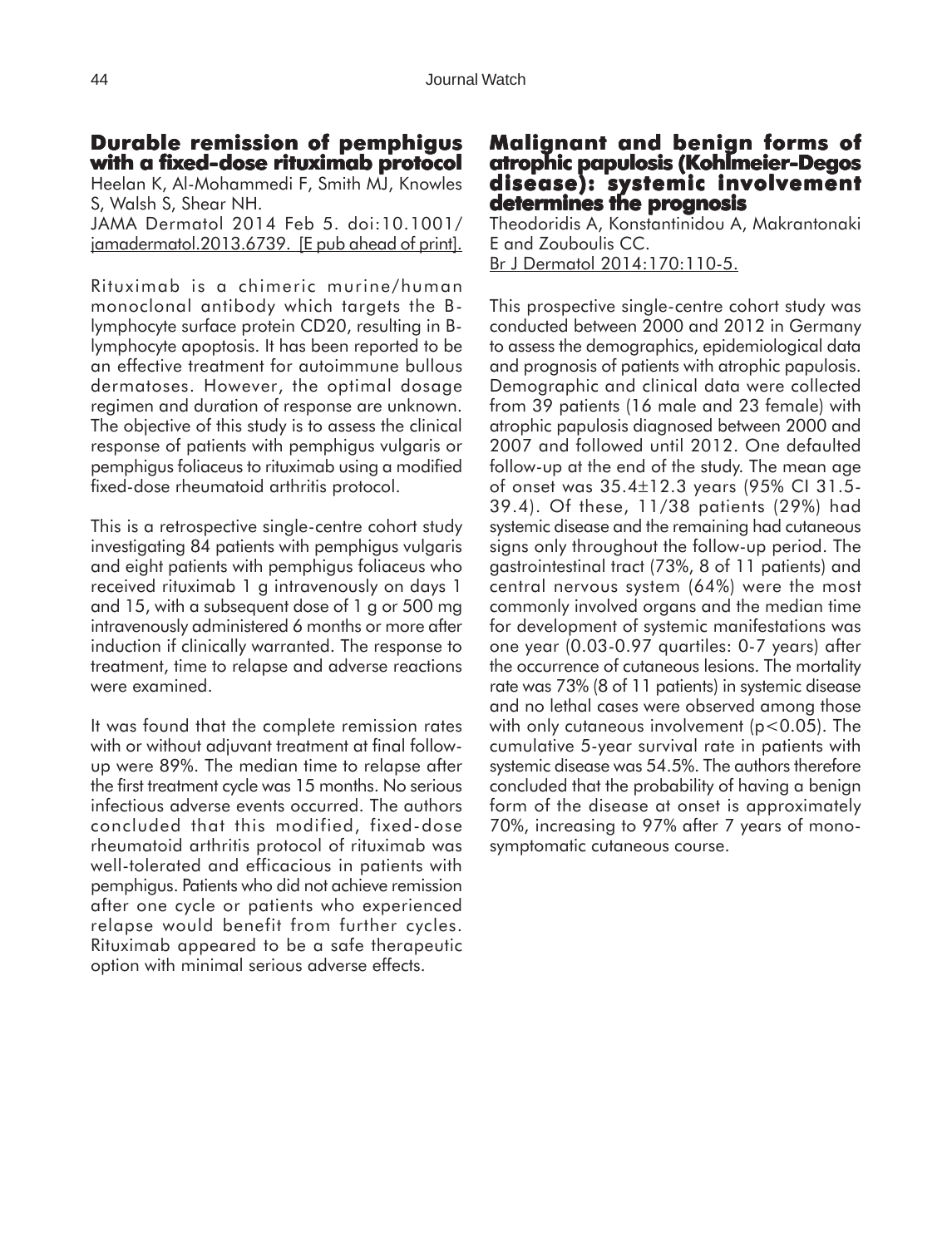# **Prognostic factors in pemphigus vulgaris and pemphigus foliaceus**

Saha M, Bhogal B, Black MM, Cooper D, Vaughan RW, Groves RW. Br J Dermatol 2014;170:116-22.

This retrospective single-centre study was conducted in 2007 to determine whether epidemiological and clinical factors, immunological parameters or genotype influence the clinical course of pemphigus. Patients with either pemphigus vulgaris (PV) or pemphigus foliaceus (PF) between 1975 and 2007 were recruited and finally 79 with PV and 16 with PF were identified. The endpoints were time to first disease remission (DR) and the disease duration (DD). This study showed that Indo-Asian patients were significantly associated with longer DD (p=0.029) than White European patients despite the fact that there was no impact on DR. The mean age at presentation of patients with DD less than five years was 49 years (standard error of the mean (SEM) 3.4) in contrast to an age of presentation of 40 years (SEM 1.9) in those who had a DD for over five years (p=0.039), which suggested a younger age of onset was associated with a worse prognosis. However, gender did not correlate with DD or DR. The baseline indirect immunofluorescence study (IIF) was not related to DD (p=0.50) but a higher initial normal human skin IIF titre was associated with a longer time to DR (p=0.007), and high anti-desmoglein 3 levels at baseline were associated with a longer total DD (p=0.03). The authors then concluded that ethnic group, age at presentation, initial intercellular antibody titre and initial desmoglein 3 antibody levels all had a significant impact on the prognosis of pemphigus.

### **Oral liarozole in the treatment of liarozole in treatment of patients with moderate/severe lamellar ichthyosis: results of a randomised, double -blind, -blind, multinational, placebo-controlled phase II/III trial II/III trial**

Vahlquist A, Blockhuys S, Steijlen P, van Rossem K, Didona B, Blanco D, et al. Br J Dermatol 2014;70:173-81.

This multi-centre randomised double-blind controlled study was conducted between January 2006 and April 2007 in nine countries to evaluate the efficacy and safety of two once-daily doses of oral liarozole (75 and 150 mg) in the treatment of patients with moderate to severe lamellar ichthyosis. Patients aged 14 years or above with moderate to severe lamellar ichthyosis (Investigator's Global Assessment (IGA) score ≥3) were recruited and IGA and Dermatology Life Quality Index (DLQI) were used for assessing lamellar ichthyosis. Sixty-four patients were included and randomised 3 : 3 : 1 to receive oncedaily placebo or liarozole 75 mg, or 150 mg for 12 weeks. One of the nine (11%) patients in the placebo group responded (≥2-point decrease in IGA from baseline) vs. 11/27 (41%) patients in the 75-mg liarozole group and 14/28 (50%) patients in the 150-mg group though the difference was not significant (p=0.056). Improvement in the DLQI score was observed in both liarozole groups. The authors thus concluded that scaling and DLQI were improved by oncedaily oral liarozole 75 and 150 mg, and was welltolerated in patients with moderate to severe lamellar ichthyosis.

## **Anal intraepithelial neoplasia: Anal intraepithelial neoplasia: review and recommendations for screen and management screen and**

Smyczek P, Singh AE, Romanowski B. Int J STD AIDS 2013;24:843-51.

Most of the malignancies in the anal region are squamous cell carcinoma (SCC, 65%) and transitional epithelial carcinoma (25%). Anal intraepithelial neoplasia (AIN), the precursor of anal SCC, can be broadly classified into lowgrade anal squamous intraepithelial lesion (LSIL) including AIN I in which the nuclear abnormality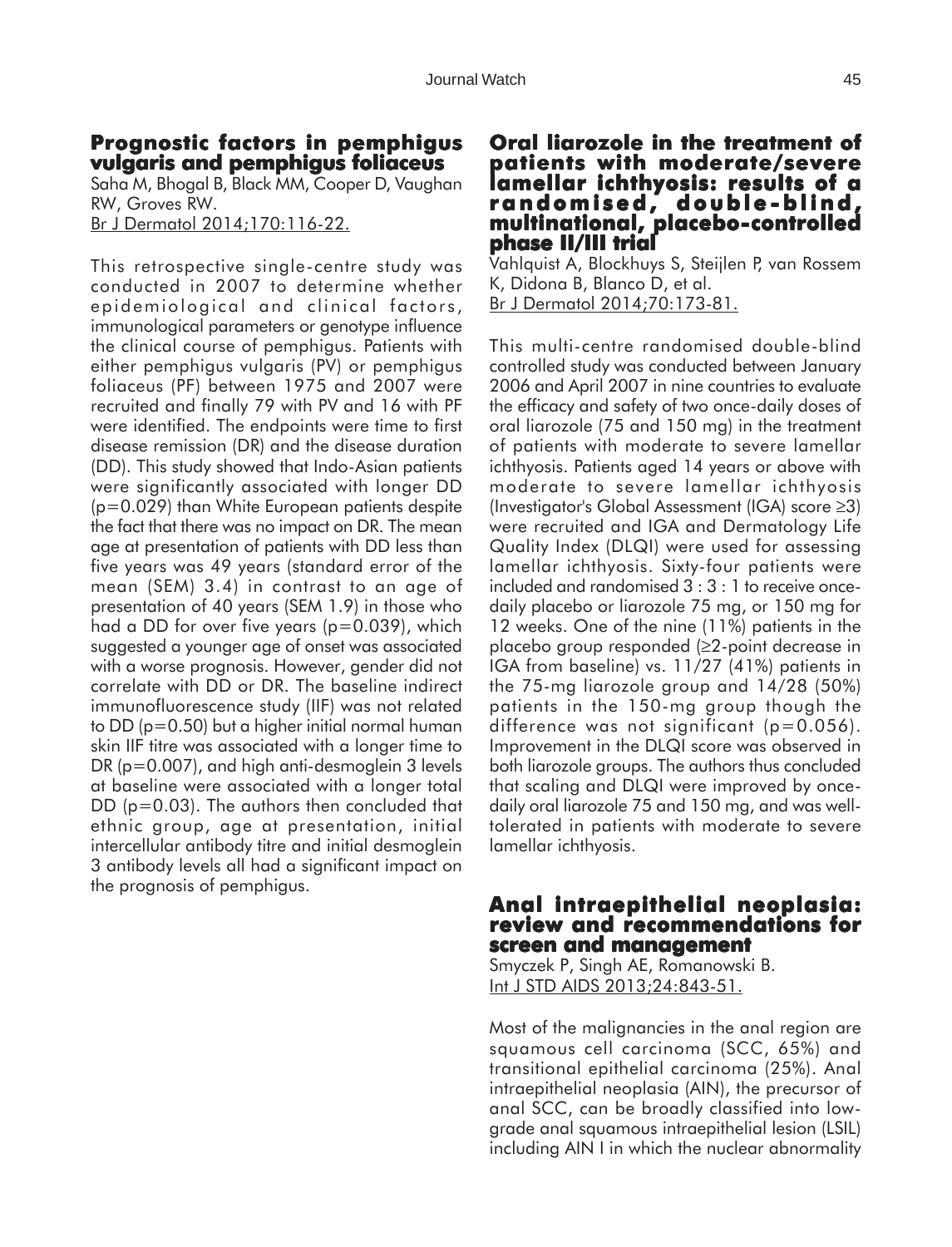is limited to the lower third of the epithelium and high-grade anal squamous intraepithelial lesion (HSIL) including AIN II in which the epithelial changes involve the upper two-thirds of the epithelium and AIN III which involves the entire epithelium. Similar to cervical cancer, Human Papilloma Virus (HPV) 16 and 18 are the most commonly encountered strains. Receptive anal intercourse, smoking and immunocompromised state particularly HIV infection are other common risk factors. Study showed that HIV-positive patients were at a 37.9-fold increased risk of anal cancer compared to HIV-negative patients. There was also a 10-fold increase in the risk of anal cancer after organ transplantation.

In view of the parallelism of CIN and AIN, anal Pap smear is recommended as a screening test in the high risk groups. Anal Pap smear should be performed before other procedures such as digital examination or high resolution anoscopy (HRA) because lubricating jelly may influence the interpretation of the cytology sample. The patient should also be advised not to have receptive intercourse or enemas 24 hours before the anal Pap smear. Patients with abnormal cytology should be referred for HRA particularly focusing on the transformation zone where many dysplastic and cancerous lesions arise. Biopsy is considered for any ulcerative lesion, areas with irregular vascular patterns or aceto-white staining areas. Studies suggested that more than one-third of LSIL on anal Pap smear showed high-grade dysplasia on biopsy. Therefore, the authors suggested that all abnormal anal cytology should be followed by a HRA±biopsy. In cervical Pap smear, the HPV DNA testing has been used to further triage ASCUS. However, this is not recommended in anal Pap smear as HPV DNA testing for AIN shows good sensitivity but poor specificity and poor positive predictive value.

In conclusion, the authors suggested annual screening of anal Pap smear in HIV-positive patients and every two to three years for HIVnegative patients.

# **Human papillomavirus-associated balanoposthitis-a marker for penile intraepithelial neoplasia?**

Wikstrom A, Hedblad MA, Syrjanen S. Int J STD AIDS 2013;24:938-43.

Balanitis is an inflammation of the penile glans and posthitis is an inflammation of the inner side of the foreskin. It may associate with microbiological causes like like *Candida* and bacteria. Other causes may relate to plasma cell or may even be non-specific. Human Papilloma Virus (HPV)-associated balanoposthitis has been described. The aim of this study was to determine whether the incidence of balanoposthitis differed between men with histological benign and dysplastic lesions. A total of 292 male patients attending a STI clinic with clinical features of genital HPV planned for surgical treatment between 2004 and 2007 were included. Two clinically identical lesions from the same genital site were collected, one for histology examination and one for HPV PCR and genotyping. Of these, 16% (47/292) had penile intraepithelial neoplasia (PIN). Among those with PIN, 40% (19/47) had balanoposthitis whch was only found in 6% (15/245) in those without (p<0.0001). The authors found no significant difference among the PIN arading. However, balanoposthitis tended to be more common in advanced PIN grading (PIN I: 5, PIN II: 6, PIN III: 8). The authors divided the clinical manifestations of HPV infection into four categories: acuminate, papular, macular and seborrhoeic keratosis-like. There was no significant difference of balanoposthitis among different HPV clinical manifestations in the PIN group. However, in the non-PIN group, macular lesion was significantly associated with balanoposthitis while acuminate warts were not associated with balanoposthitis. The HPV lesion at foreskin was significantly commoner for balanoposthitis in both PIN and non PIN groups whereas the HPV lesions of the penile shaft and pubic region were significantly commoner for those without balanoposthitis in both groups. In the non-PIN group, HPV type 6 was the most common whereas HPV type 16 was the most common in PIN group. In conclusion, the authors suggested that one should be aware of the presence of genital dysplasia (PIN) in cases of genital warts and balanoposthitis compared to those without balanoposthitis.